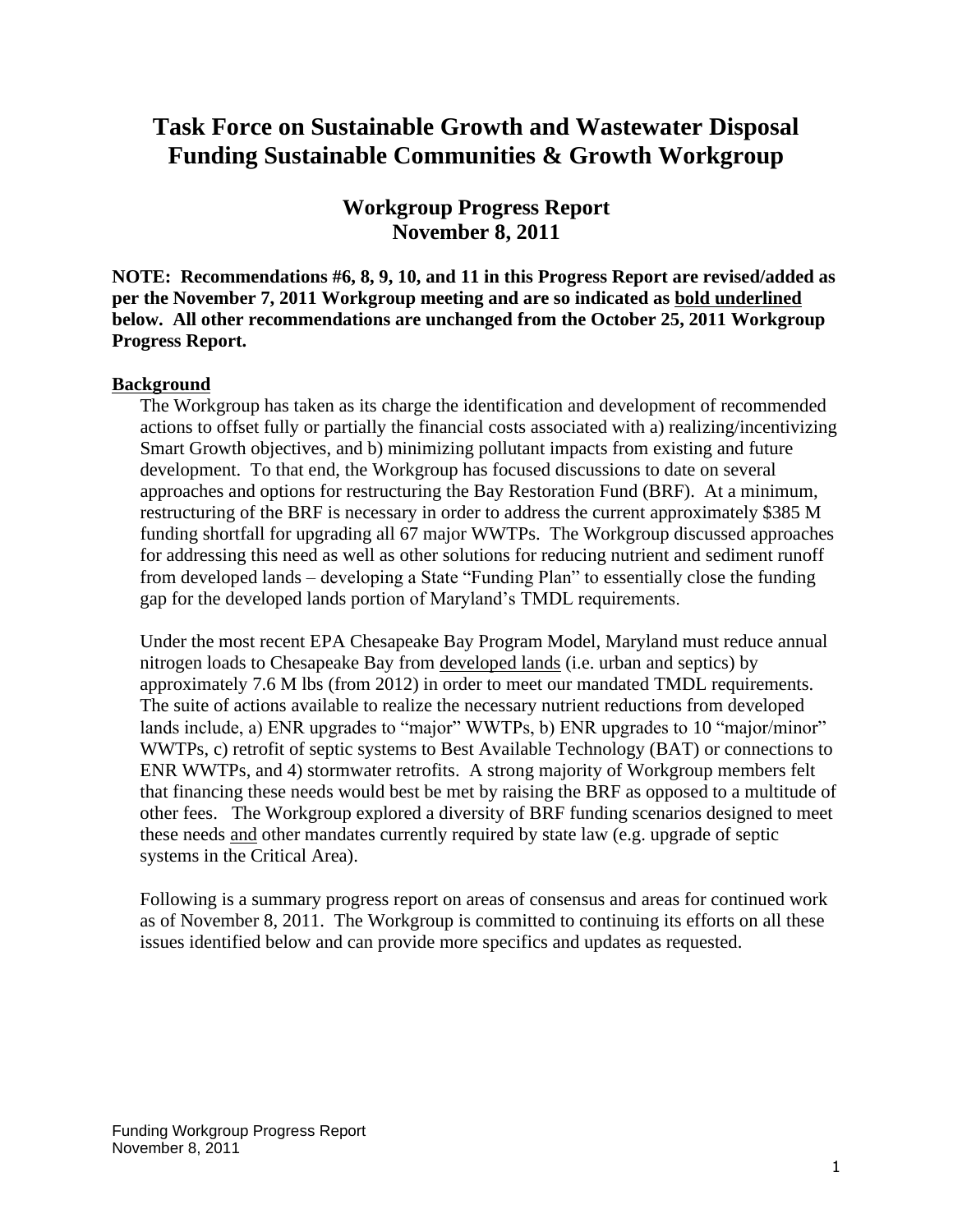#### **Areas of Consensus: Potential Solutions**

#### **Recommendation #1: Extend Maryland's timeframe for meeting its TMDL obligations to 2025 as required by EPA with additional accountability measures.**

 compliance to 2025. There are funding scenarios (see Recommendation #2 below) progress toward the TMDL goal (see also Recommendation #2C below). The Workgroup commends Governor O'Malley for setting an accelerated timeframe for Maryland to meet its TMDL obligations by 2020 – 5 years ahead of the EPA requirement – and encourages the State to continue at this accelerated pace as much as possible. However, the Workgroup was unable to identify a reasonable funding scenario that would get Maryland to this accelerated goal and, as a result, is recommending that Maryland formally extend its timeframe for full TMDL for which baseline projections allow Maryland to achieve approximately 100% of our WIP goal from developed lands if the deadline is extended to 2025. The Workgroup is also recommending that Maryland continue and expand its accountability measures through BayStat and other appropriate means to publicly and transparently drive

 **for implementing other WIP requirements from developed lands: Recommendation #2: Increase BRF revenue as follows in order to cover existing shortfall in major WWTP ENR upgrades and essentially close the funding gap** 

- **2A): Increase average annual residential fee rate to \$60/year/dwelling unit average non-residential fee rates and cap accordingly. beginning in SFY13 and \$90/year/dwelling unit beginning in SFY15. Increase**
- **2B): Index the residential and commercial fee rates to the Consumer Price Index (CPI) beginning in SFY16. Establish an annual floor for the index of 1% and a ceiling of 3%.**

The Workgroup evaluated general scenarios as follows:

Scenario "A"- average residential fee rate remains at an average of \$30/year/dwelling unit (*status quo*):

Scenario "B" - increase to \$60/year/dwelling unit;

Scenario "C" - increase to \$60/year/dwelling unit in FY13 and then \$90/year/dwelling unit in FY15; and

Scenario "D" - increase to \$60/year/dwelling unit in FY13 and \$90/year/dwelling unit in FY15 with an indexing to the CPI in FY16. Applying the revenue from these four rate structures to meeting the Phase I WIP strategies for developed lands and other requirements under current state law (e.g. funding BAT retrofits in the Critical Area) resulted in Scenario "A" achieving approximately 45% of the nitrogen reduction requirement for developed lands, Scenario "B" achieving approximately 90%, Scenario "C" achieving approximately 95%, and Scenario "D" achieving approximately 100%. **The workgroup recommended Scenario "D".** 

**2C): Conduct a thorough evaluation of progress to date in 2017 and restructure the fee rates accordingly if progress to meet our TMDL obligations by 2025 is not being met.**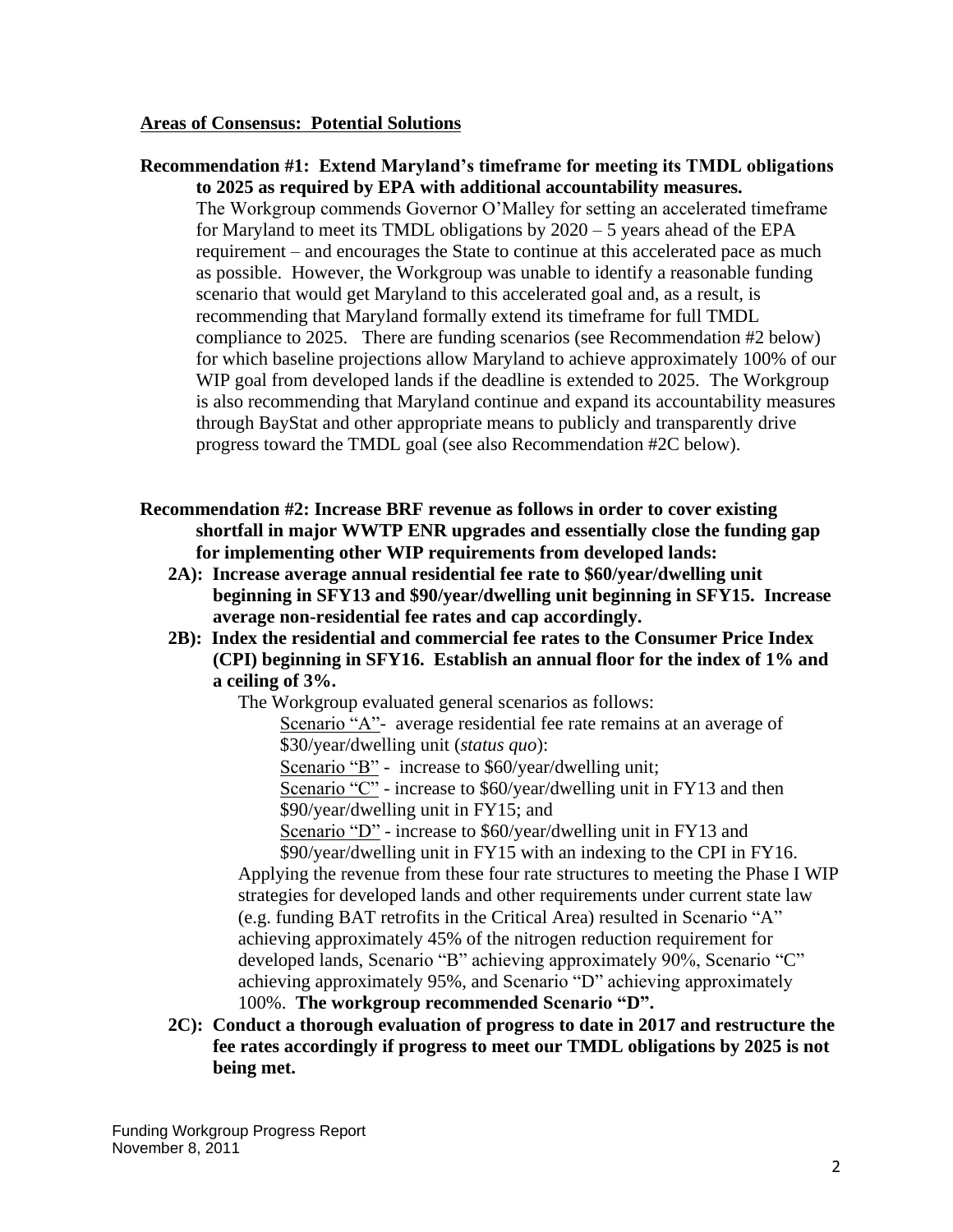**remaining debt is retired: or consider eliminating the fee entirely. Sunset average non-residential rates and cap similarly. 2D): Sunset the rate increases back to an average annual residential fee of \$30/year/dwelling unit beginning in 2030 if TMDL obligations are met and any** 

**Recommendation #3: Revise authorized uses of BRF funding to better meet needs of developed lands:** 

**3A): Remove funding for cover crops as an authorized use of the BRF. Amend statute enabling the Chesapeake and Coastal Bays Trust Fund to require that all State funding for cover crops come from the Trust Fund at annual levels no less than the combined SFY12 BRF and Trust Fund cover crop levels.** 

 WIP implementation on non-developed lands - primarily agricultural BMPs and State support for cover crop implementation is currently realized through two funding programs; the BRF (SFY12 levels = approx.  $$5.6$  M) and the Trust Fund (SFY12 levels = approx.  $$12.150$  M). The Workgroup supports state funding for cover crops, but felt that it more appropriate for the funding to come via one fund source. Implementing this recommendation would focus BRF funding on WIP implementation on developed lands, and Trust Fund funding on natural filters on public lands. Doing so would also legislatively mandate a minimum amount of state cover crop funding at SFY12 levels. It is important to recognize that the Workgroup is not recommending shifting any funds from the BRF to the Trust Fund, rather just removing cover crops as an authorized use of the BRF and requiring a minimum amount of cover crop funding in the Trust Fund.

#### **3B): Amend BRF enabling statute to permit funding of stormwater retrofits as an authorized use of the BRF funds.**

The BRF is currently authorized to fund WWTP upgrades to ENR, septic system upgrades to Best Available Technology (BAT), and septic system connections to ENR WWTPs. Stormwater retrofits are the last remaining developed land BMP and represent a significant funding hurdle for local jurisdictions, yet are not an authorized use of the BRF. The Workgroup recommends amending the BRF enabling statute to allow funding of stormwater retrofits.

#### **Recommendation #4: Maximize cost effectiveness and efficiencies of state-funded projects utilizing BRF revenue through competition, targeting, and leveraging funds.**

The following recommendations apply to that portion of increased BRF revenue that is not dedicated to upgrading the remaining 6 major WWTP plants to ENR and paying off their associated debt obligation. Under these recommendations, local WIP implementing jurisdictions can submit competitive proposals for funding that suite of authorized practices (ENR upgrades to major/minor WWTPs, septic retrofits to BAT, septic connections to existing WWTPSs, and stormwater retrofits) that best serve their specific WIP implementation needs.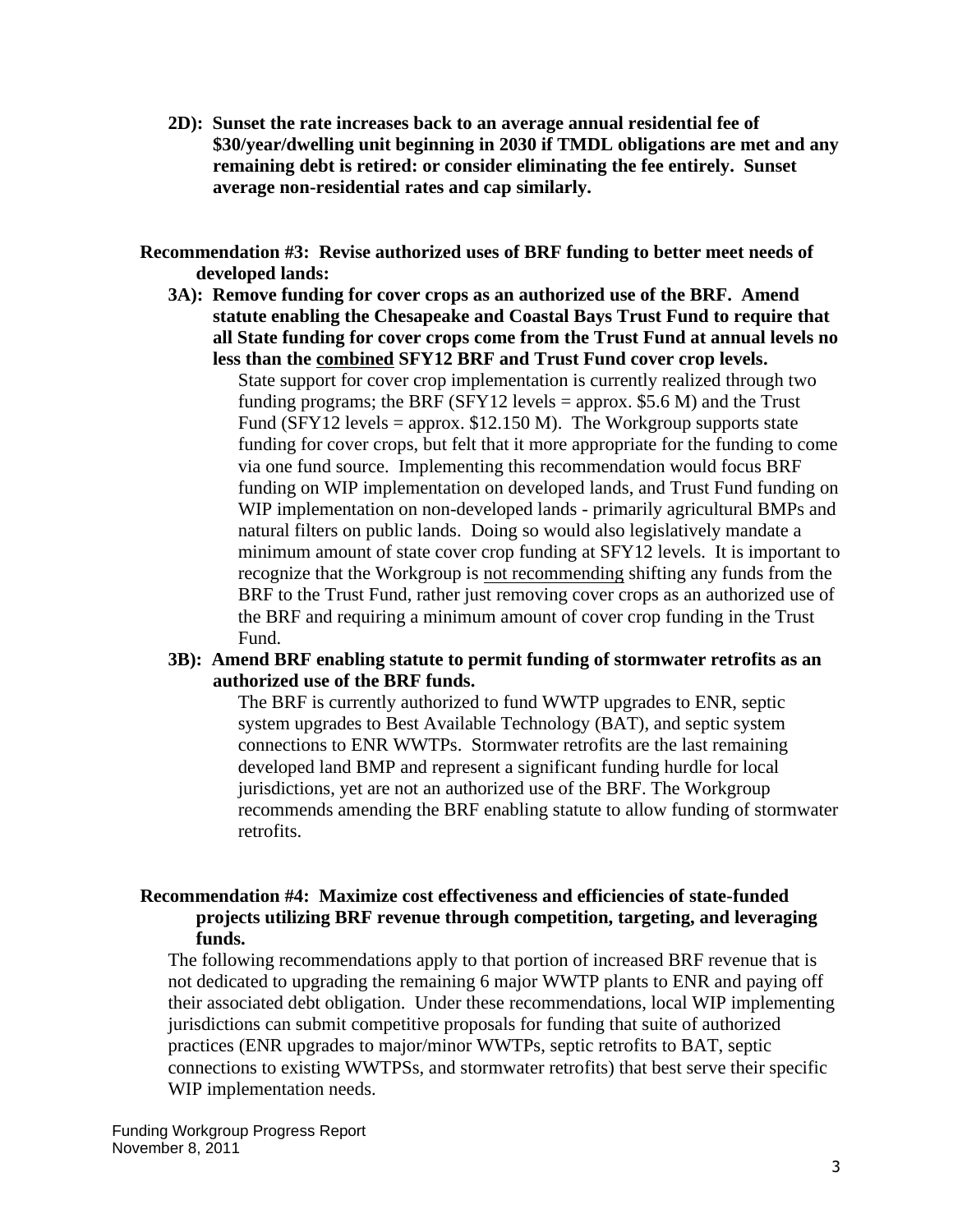- **4A): BRF funds should be awarded to local jurisdictions through a competitive process in which awards are determined primarily on the goal of maximizing the pounds of nitrogen reduced per state dollar expended.**
- **nutrients to the Bay. Maps resulting from the above two analyses should be 4B): Pounds of nitrogen reduced for septic systems and stormwater projects should be based on scientifically defensible analysis of watershed areas with the highest septic or stormwater nitrogen loads and immediacy of delivery of published and made readily available to applicants.**
- **4C): Competitive grants for 10 major/minor WWTPs upgrades to ENR should be prioritized based first on those areas of the State in which growth is projected to occur without the availability of public sewer, and secondarily on resulting nutrient reduction benefits.**
- **Recommendation #5: Expenditure of BRF funds should be maximized by implementing the following:** 
	- **5A): Change the current 100% BRF funding requirement for failing septic systems systems outside of the Critical Area. The State should provide between 25% in the Critical Area to match the income based scale currently used for septic 100% of upgrade to BAT dependent upon income. The State should continue to provide \$13,000 (average cost of a BAT upgrade) toward connection of a failing septic system to an ENR WWTP.**
	- **5B): State should provide up to 50% cost share for stormwater retrofit projects based on the above competitive priority ranking system (See Recommendation #4 above).**
	- **5C): State should continue to allow up to 10% of total BRF revenue to go to ENR WWTP operations and maintenance, but with a cap of \$5 million per year.**
- **failing septic systems to existing ENR WWTPs. The Workgroup recommends Recommendation #6: Amendments to the conditions under which counties can connect that MDE and MDP develop an exception process, and recommend the necessary statutory changes, to allow the use of BRF funds for septic hookups in areas outside a PFA where it is consistent with Smart Growth and Bay goals and will not result in sprawl development.**

The Workgroup fully supports the objectives of the State's Smart Growth initiatives and also recognizes the potential negative sprawl consequences of connecting existing septic systems to WWTPs. However, the Workgroup found that the current restrictions on septic connections to WWTPs placed on BRF funded projects can, in some cases, be both detrimental to Smart Growth objectives (eg. preventing appropriate infill development) and limit the State's ability to meet its TMDL obligations in the most cost effective manner. The Workgroup would like the opportunity to work on suggested language to address this issue prior to the Task Force's November 8 meeting.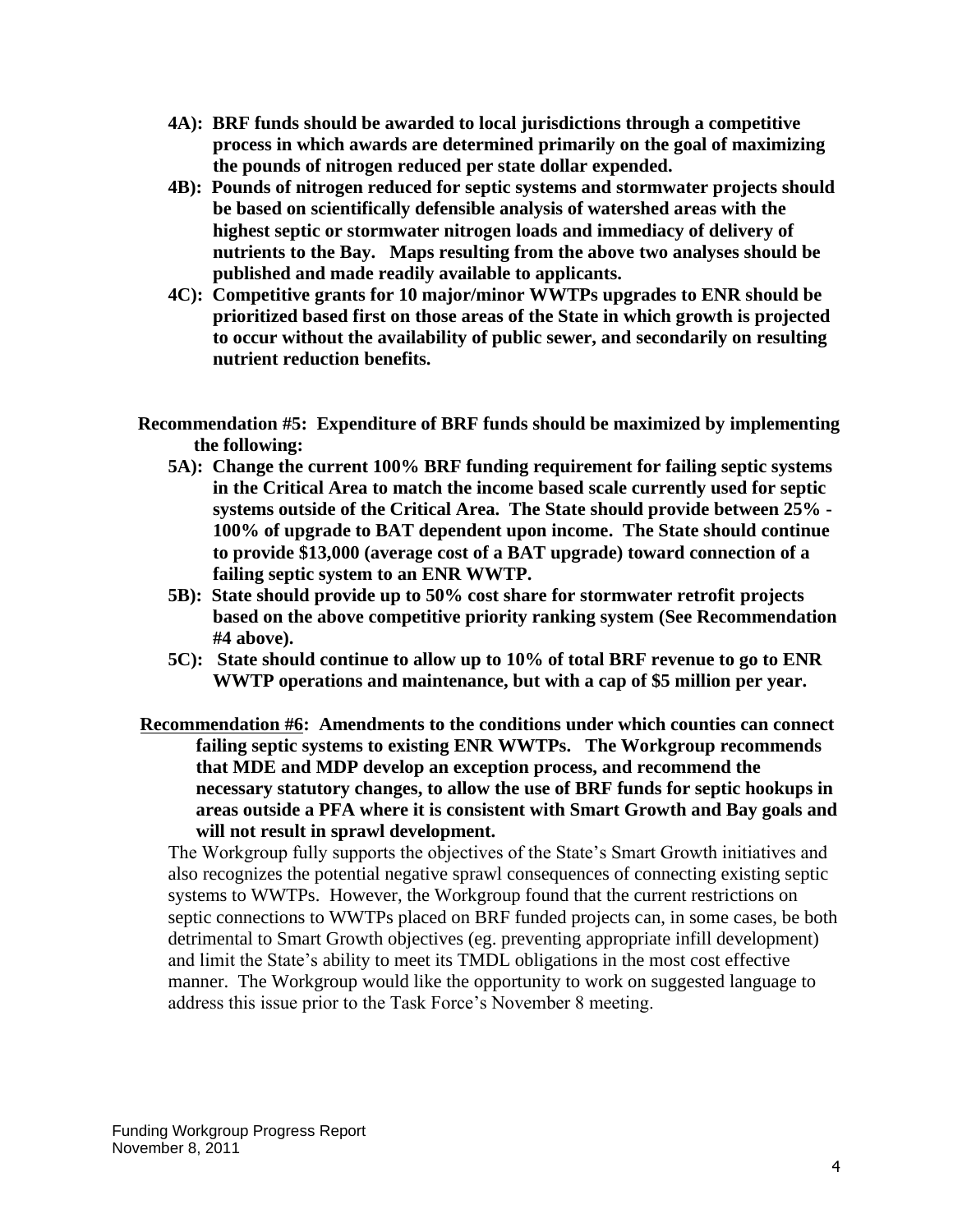#### **Recommendation #7: Provide billing authorities the option to base BRF fee structures on water usage (vs current flat rate) but not on income.**

Current statute provides billing authorities the opportunity to offer fee exemptions to low income households. Some billing authorities exercise this option, but relatively few households take advantage of it. The Workgroup decided against requiring billing authorities to offer this exemption. The Workgroup did agree, however, to allow billing authorities the option of basing their fee structure on the current flat rate or basing it on water usage as long as the collected revenue meets the requirements of Recommendation #2 above.

### **Recommendation #8: Guaranteed grants to county governments from the increased BRF to implement stormwater BMPs.**

- **8A) Beginning in FY13, county governments will annually receive 15% of the gross subject to recommendations of the BRF Advisory Committee in 2017, the BRF revenue generated in their jurisdiction for implementation of approved stormwater BMPs as per conditions 8B-8F below. Beginning in FY18, and percentage that counties governments will annually receive will increase to 25% of the gross BRF revenue.**
- **plan. Projects identified in the spending plan must: 8B) Submission and subsequent approval by MDE of an annual implementation** 
	- **a. be limited to implementation of authorized stormwater BMPs for meeting Phase II WIP requirements,**
	- **b. be targeted by practice and geography to realize greatest nutrient and sediment benefits to the bay per dollar as identified in State targeting protocols.**
	- **c. include no more than 1.5% administrative overhead.**
- **8C) Funds will be received by the Comptroller's Office via the billing authorities as per current practice, and then reallocated to the local jurisdictions consistent with above conditions.**
- **8D) There is no match requirement for jurisdictions to receive the funds. Jurisdictions may use the received funds as match for state funded projects (see Item 8Eb below).**
- **8E) Remaining 85% gross BRF revenue retained by the State will be allocated in the following priority:** 
	- a. **completion of ENR upgrades to the remaining six major WWTP plants and retirement of associated debt obligation,**
	- b. **to local jurisdictions through a competitive and targeted process for a) upgrades of major/minor WWTPs, b) septic system upgrades to BAT, c) septic system connections to WWTPs, and d) stormwater BMPs. Funds will granted on a competitive and targeted process based on nutrient and sediment benefits to the bay per state dollar as per Workgroup Recommendation #4 in October 25, 2011 Workgroup Progress Report.**
- 8F) **8F) The Maryland Association of Counties and Maryland Municipal League will develop and recommend by mutual agreement how the grants for stormwater retrofits shall be distributed to municipalities.**